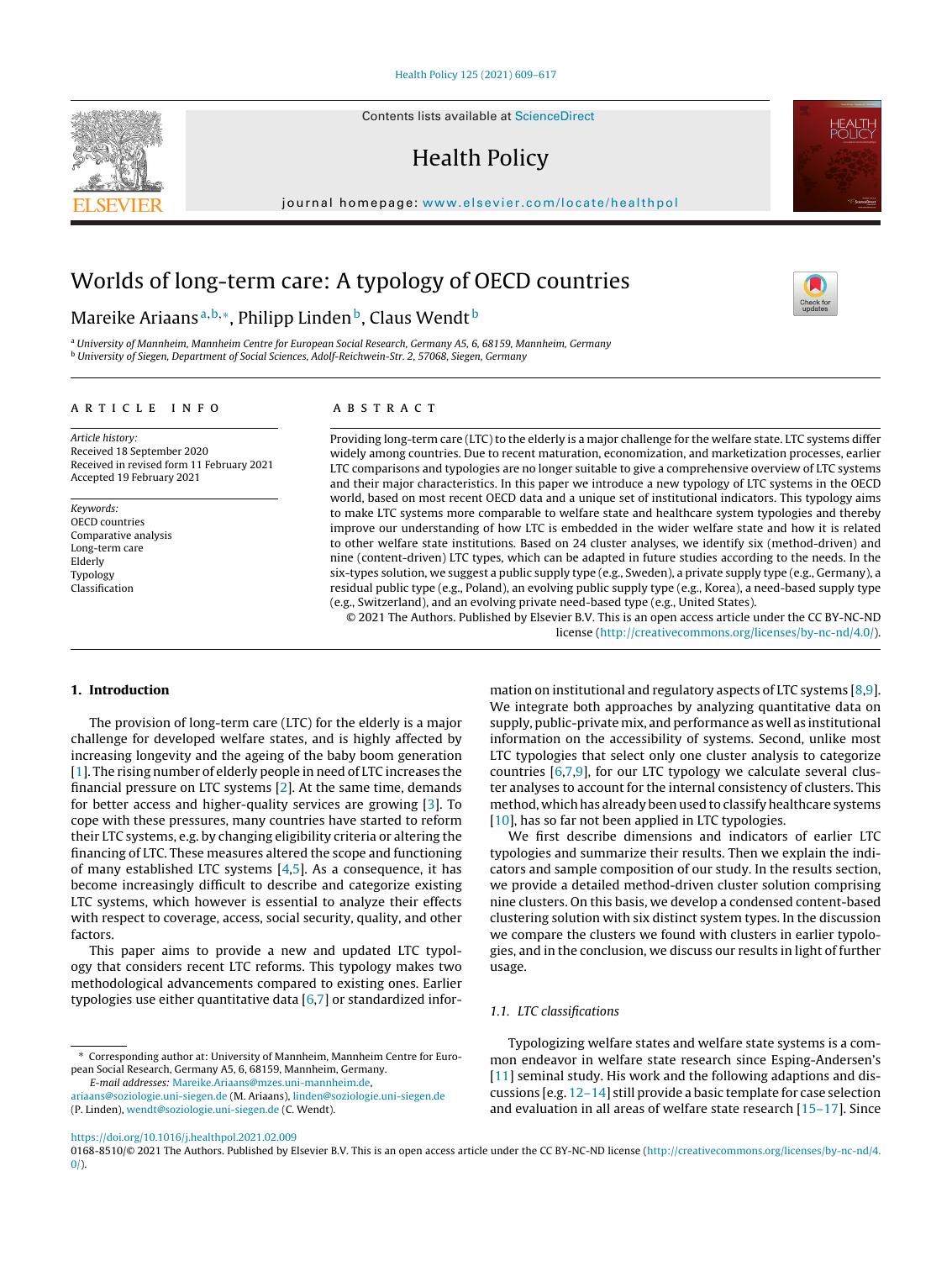then, a vast amount of issue- and area-specific typologies have been developed, not least in healthcare [[10,18–20\],](#page-7-0) a field that is particularly close to that of LTC.

LTC is defined as:

"Range of services required by persons with a reduced degree of functional capacity, physical or cognitive, and who are consequently dependent for an extended period of time on help with basic activities of daily living (ADL). This "personal care" component is frequently provided in combination with help with basic medical services such as "nursing care" (help with wound dressing, pain management, medication, health monitoring), as well as prevention, rehabilitation or services of palliative care. Longterm care services can also be combined with lower-level care related to "domestic help" or help with instrumental activities of daily living (IADL)." [\[1\].](#page-7-0)

This definition does not consider LTC recipients' age. However, most recipients are older than 65 years. Typologies that capture the institutional structure of LTC systems or facets of LTC systems can be divided into three major groups. A first group focuses on social services in general, where LTC is just one part of a larger social service picture [\[21–25\].](#page-7-0) A second group concentrates on LTC for the elderly, although they often include disability as well for data reasons [[6–9,26–28\].](#page-7-0) A third group focuses on special aspects of LTC and zooms in on migration in the context of LTC [[28–31\],](#page-7-0) cash for care schemes in LTC [\[32\],](#page-7-0) and informal care by families [\[24,31,33,34\].](#page-7-0)

Our focus lies on building a typology of LTC system types. We have therefore identified the second group of typologies as most relevant for our analysis. These typologies include a huge variety in the (number of) included country cases, data, methods, and results. Regarding dimensions and indicators, most studies have repeatedly analyzed four central dimensions and thus created a certain standardization and comparability.

## 1.1.1. Supply

Most typologies under analysis incorporate the dimension of supply [[7,9,26\].](#page-7-0) Indicators in this dimension include financial resources  $[6-9,26]$ , staff and staffing levels  $[26]$ , and bed density in institutional LTC  $[6,26]$ . Furthermore, the type of provision is often included in the supply dimension and operationalized via the percentage of people in ambulatory or residential care settings [\[6,7,26\].](#page-7-0)

#### 1.1.2. Public-private mix

The second dimension, the public-private mix, which is often part of healthcare typologies [\[10,20\],](#page-7-0) operationalizes the role of the state and private actors. Only LTC typologies that specialize on specific aspects or take a broader view on social services have integrated this dimension so far [[29\]](#page-7-0) by focusing on the intensity of informal care by families  $[22]$ , the scope of public funds  $[28]$ , the proportion of for-profit providers [\[30,31\],](#page-7-0) and the expenditure on respectively the use of uncontrolled cash benefit schemes [[30,31\].](#page-7-0)

#### 1.1.3. Access regulation

Restrictions in LTC systems may pose barriers to access care, especially for groups with lower social status. Common barriers are means-testing of benefits and limitations of choice [\[1,35\].](#page-7-0) The access dimension has been highly relevant in the development of healthcare typologies [[10,36\]](#page-7-0) and has been implemented to a lower extent in LTC typologies due to a lack of comparable institutional indicators. Kraus et al. [[9\]](#page-7-0) incorporate this dimension by using own gathered data on means-testing for benefits, entitlement to residential care, home care benefits, cash benefits, and choice restrictions.

#### 1.1.4. Performance

The performance of LTC systems has so far hardly been studied in international comparisons, while performance has already been incorporated in healthcare typologies [\[10\].](#page-7-0) Indicators for measuring the quality of LTC service provision, such as the share of institutional and home-based LTC patients with pressure ulcers or unintended weight loss, are not available in many countries [[37\].](#page-7-0) Hence, only few typologies include performance or quality indicators. Damiani et al. [[6\],](#page-7-0) for example, use the share of people over 80 reporting good or very good health and the perceived limitations in activities in daily living (ADLs) for people aged 65 or older. Kraus et al. [\[9\]](#page-7-0) take institutional indicators of mandatory quality assurance systems and the degree and functioning of integrated services into account.

When summarizing existing LTC typologies, we see that most are solely based on quantitative (usually OECD and Eurostat) indicators [\[6,8,9,26\].](#page-7-0) Sometimes, also micro data (SHARE data) are used [[27\].](#page-7-0) Only Kraus et al. [\[9\]](#page-7-0) adopt both quantitative and institutional indicators, covering the rules for access to the system based on an own primary data collection. The results of these typologies are influenced by their focus and aim but also by the (number of) included countries. Some studies include only about ten European/OECD country cases [\[7,26,27\]](#page-7-0) while others analyze 20 and more European [\[6,9\]](#page-7-0) or OECD [[8\]](#page-7-0) cases.

Despite the large variety in the number of clusters and the composition of those clusters in the different typologies, some similarities exist. The most robust system type is the Scandinavian or Northern European cluster, which generally includes Sweden, Norway, Denmark, Finland, and often also the Netherlands [[6,8,9,26,27\].](#page-7-0) Clusters which comprise only Eastern European countries can be found in the typologies by Damiani et al. [[6\],](#page-7-0) Halásková et al. [\[7\]](#page-7-0) and Kraus et al. [[9\].](#page-7-0) Often, Bulgaria, Hungary, Czech Republic, Estonia, and Slovakia are included, while other Eastern European countries, for example Slovenia, Romania, and Lithuania, only sometimes join this cluster. In some studies, a cluster incorporating Eastern and Southern European countries is identified  $[1,6,9]$ , including Poland, Italy, Spain, and Greece. The three latter countries are also represented in a genuine Southern European cluster by Pommer et al. [[27\].](#page-7-0) In many typologies, continental European countries such as Germany, France, Austria, Belgium, and Luxemburg are combined into one system type, however mostly together with some Eastern or Northern European countries [[6,7,9,26,27\].](#page-7-0) Non-European countries are rarely included in LTC typologies. The typology by Colombo [\[8\]](#page-7-0) categorizes countries based on financing indicators and includes Japan and South Korea in a cluster with Germany, Luxemburg, and the Netherlands due to their common social insurance approach. In the same study, New Zealand and Canada are clustered with Greece, Spain, and Switzerland due to their universal but means-tested financing approach [[8\].](#page-7-0) The study by Halásková et al. [\[7\]](#page-7-0) identifies a cluster with Australia and South Korea.

This overview shows that there is a need to advance LTC typologies. First, many typologies have a European focus or only use a small sample of countries. We extend these typologies by using a OECD sample with a large number of countries. Second, most typologies use quantitative indicators only, in particular concerning financing data. We also include institutional indicators focusing on access to LTC and therefore combine both aspects of LTC systems.

## **2. Materials and methods**

#### 2.1. Quantitative and institutional indicators

The indicators for our typology of LTC systems come from one quantitative data source and several data sources with institu-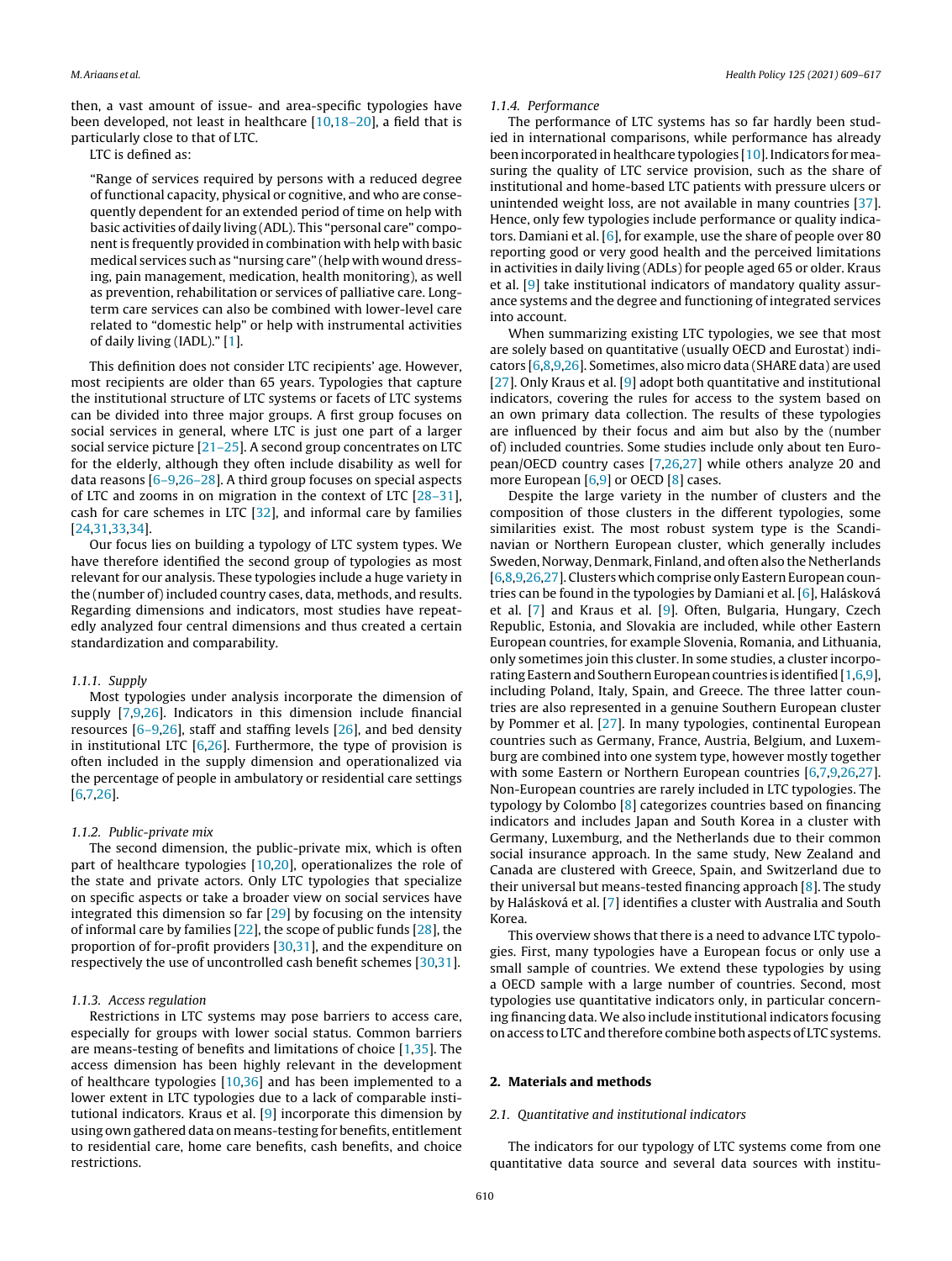#### **Table 1**

Overview of LTC typology indicators<sup>1</sup>.

|                                                                   | Abbreviation               | Mean   | <b>SD</b> | Min.         | Max.    |
|-------------------------------------------------------------------|----------------------------|--------|-----------|--------------|---------|
| I: Supply                                                         |                            |        |           |              |         |
| Expenditure per capita in US\$, PPP                               | Expenditure                | 709.89 | 524.81    | 9.48         | 1745.09 |
| Number of beds per 1,000 inhabitants                              | Beds                       | 47.73  | 18.27     | 12.2         | 85      |
| Number of recipients in institutions, % of all people aged 65+    | Recipients                 | 3.88   | 1.66      | 0.43         | 7.17    |
| II: Public-private mix                                            |                            |        |           |              |         |
| Share of private expenditure, % of total expenditure              | Private expenditure        | 15.84  | 11.09     | 0.19         | 34.56   |
| Availability of cash benefits (only in-kind, bound, unbound)      | Cash benefit               | 1.08   | 0.81      | $\Omega$     | 2       |
| III: Access regulation                                            |                            |        |           |              |         |
| Choice Index (Unlimited - Limited)                                | <b>Choice Restrictions</b> | 1.64   | 0.5       | 0            | 4       |
| Choice of home care provider                                      | Choice home care           | 0.4    | 0.49      | $\Omega$     |         |
| Choice of institutional care provider                             | Choice institutional care  | 0.36   | 0.83      |              |         |
| Choice between cash and in-kind benefits                          | Choice cash                | 0.88   | 1.25      | $\mathbf{0}$ |         |
| Means-testing for any benefit (No/Yes)                            | Means-testing              | 0.56   | 0.51      | $\Omega$     |         |
| IV: Performance                                                   |                            |        |           |              |         |
| Life expectancy 65+                                               | Life expectancy            | 19.77  | 1.35      | 16.48        | 21.85   |
| Self-perceived health status (very) good, % of the population 65+ | Self-perceived health      | 46.11  | 21.83     | 8.6          | 86.9    |

<sup>1</sup> Sources: OECD health data (extracted on 2018-12-10), MISSOC (2018), European Observatory on Health Systems and Policies (2018), European Commission (2018); own coding scheme.

tional data (Table 1). First, we use six quantitative measures from the OECD health data  $[38]$ . Values relate to the mean of the years 2014–2016. Furthermore, five institutional indicators are developed by information from the Missoc database (MISSOC, 2018), the Health in Transition reports (European Observatory on Health Systems and Policies, 2018), and the ESPN reports of the European Union [[39\]](#page-7-0) and relate to the year 2016. Institutional indicators relate to specific measures and rules of the LTC system (cash benefits, choice, and means-testing). All values of the institutional indicators reflect national or dominant rules in place, since in some countries either regional or municipal rules prevail. To doublecheck our values, we contacted national LTC policy experts with a questionnaire containing the description of indicators and values including our own country-specific assessment. Based on the questionnaires, we received from May to July 2019 for all countries in the sample answers and comments from the experts on our coding (see Table 5 in the Appendix).

As a measure of financial input into the system, we use LTC (health) expenditure per capita in US\$ of purchasing power parities (expenditure). It includes all expenditure on body-related LTC, mainly on (basic) Activities of Daily Living (ADLs) such as bathing, dressing or eating. We did not include LTC (social) expenditure covering Instrumental Activities of Daily Living (IADLs) [\[7\],](#page-7-0) because data were extremely limited in this dimension. Institutional supply of services is measured by the number of LTC beds per 1,000 population aged 65 and older (beds), and the actual supply of spots in these facilities is reflected by the number of LTC recipients in institutions measured as the percentage of all people aged 65 years and older (recipients).

To capture the public-private mix of LTC systems, we use two indicators. First, we use the private (voluntary and out-of-pocket) expenditure as a percentage of total expenditure (private expenditure) to measure public and private involvement in payments for care. We would have chosen to include an indicator on the public-private provision of care, but comparative quantitative data is not available for many countries. Second, we include the availability of cash benefits (cash benefit) as an approximation of formal and informal care provision. We define informal care here as decommodified care by family or informal migrant care workers (migrant care in the family). Research has shown that the availability as well as the unrestricted usage of cash benefits fosters family and migrant care [\[30,32\].](#page-7-0) In our setting, the cash benefit indicators may take the value 0, describing a system in which only in-kind benefits are available. If the use of cash benefits is bound to spe-

cific services and aids, the indicator is coded as 1, while unbound benefits, for which the use of the benefit is at the beneficiary's own discretion, are coded as 2.

To capture access to LTC systems, we use three choice indicators and one means-testing indicator. Limitations in choice are defined as restrictions in the kind of benefit or provider that can be chosen and that can relate to regional restriction or to insurance or benefit plans. The indicators are choice of home-care provider (choice home care), choice of institutional care provider (choice institutional care), and choice between cash and in-kind benefits (choice cash). We constructed a cumulative index from these three choice indicators (choice restrictions) because cluster analysis improves when a small number of variables is included while multicollinearity might weight individual variables too strong, biasing the derivation of meaningful clusters [\[40\].](#page-7-0) Moreover, this prevents findings from being biased by a strong overweighting of choice within the cluster analysis. This index (choice index) may take values between 0 and 4, with 0 representing absolute freedom of choice and 4 strong restrictions. Furthermore, we use means-testing for any benefit(means-testing), which includes cash benefits,in-kind benefits, and other care-related benefits.Acountry system was coded 0 if it applies no means-testing in LTC systems at the stage of LTC provision at all and 1 if means-testing takes place.

For the performance dimension  $[6,9]$ , we use data that indicate the quality of LTC services. We include life expectancy of people aged 65 and older (life expectancy) and the percentage of the population who are 65 years and older and perceive their health as good or very good (self-perceived health).

## 2.2. Data

After extraction, we excluded 11 countries from the total OECD sample because data was missing on single indicators for the whole observation period (Austria, Canada, Chile, Greece, Hungary, Iceland, Italy, Lithuania, Mexico, Portugal, and Turkey), resulting in an analysis sample of  $N = 25$  countries. To handle missing values within quantitative indicators, we conducted a three-step process: First, we estimated a multiple imputation by chained equations (MICE) regression model using predictive mean matching (PMM) for 20 cycles. Following the findings and recommendations of White et al. [[41\]](#page-7-0) and Kleinke et al. [[42\],](#page-7-0) we imputed missing mean values of indicators by predictive mean matching of the next neighbor, here the next year. If, for example, the value was missing for 2015 for a specific country, we estimated the model with the full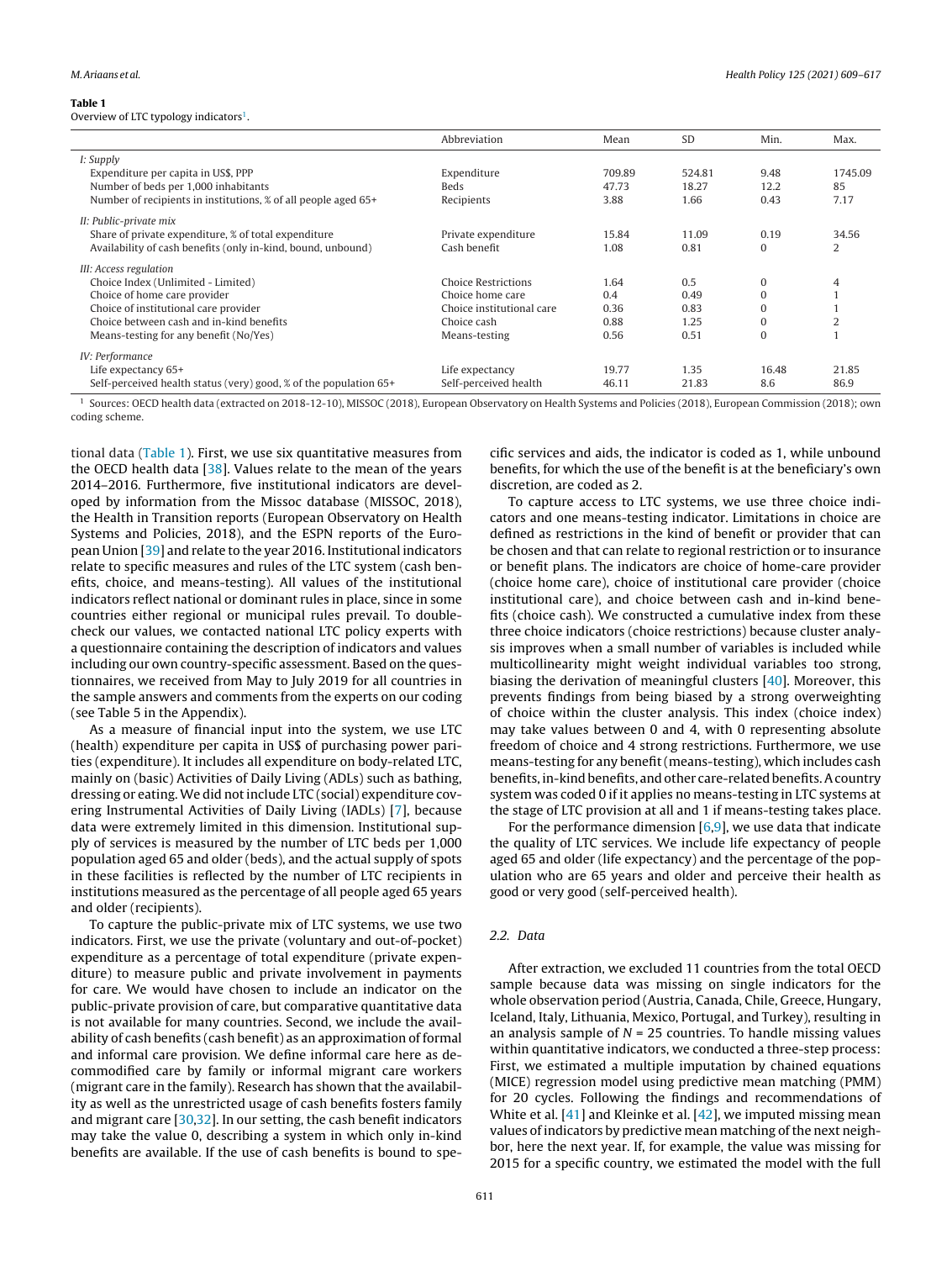information from 2014 and aggregated the values of 20 cycles to the yearly mean. Second, we aggregated imputed data to the yearly mean of the specific indicator if the true value was missing. Finally, we calculated an overall mean of the observation period between 2014 and 2016 for our analysis (see Table 5 in the Appendix).

#### 2.3. Cluster analysis

Cluster analysis is the standard method in welfare state [[43–45\],](#page-8-0) healthcare [\[18,36,](#page-7-0)[46\],](#page-8-0) and LTC typologies [[7,9,23,25\]](#page-7-0) to classify and develop system types. The innovative approach with multiple cluster analyses within the same methodological framework [\[10\]](#page-7-0) has several advantages over classical approaches, which often lack accepted standards and statistical rules [[47\].](#page-8-0) Since researchers must make technical decisions that potentially shift findings in different ways of interpretation, a single cluster analysis is not appropriate for classifying complex LTC systems. The flexibility of the multi-cluster analysis allows for combining results from different specifications "using the variability across those results as measure of confidence about the membership of two observations in one cluster" [\[10\].](#page-7-0) This increases the reliability of the method itself.

Following the proposed framework, we specified k-means partitioning and agglomerative cluster analysis in Stata 16. Thereby we used either z- and range-standardized variables, Gower and squared Euclidian distance as measures of dissimilarity, as well as average andWards algorithm as linkage methods.We then selected the first and second-best result determined by stopping rules of Calinski-Harabasz and Duda/Hart and Dendrograms for each of the 24 separate cluster analyses.

Findings from 8 k-means and 16 hierarchical cluster analyses went equally in the calculation on how often each country was in the same cluster with every other country. To classify as full membership within this network of LTC systems, a connection between two countries must show up in  $> 66 %$  of all cluster analyses and a country needs to have such strong ties with at least half of all countries in the cluster.

## **3. Results**

Based on 24 cluster analyses we present two solutions. First, nine clusters can be distinguished, using a purely methodological solution and applying the full membership rule (see [Table](#page-4-0) 2). Second, six cluster can be distinguished on methodological and content-based grounds, applying full and partial membership rules (see [Table](#page-4-0) 2, [Fig.](#page-4-0) 1).

The nine clusters consist of one to five countries:

- 1) The first cluster comprises Czech Republic, Latvia, and Poland, which form a distinct and highly consistent cluster, with all ties between these countries  $\geq 90$  %. No other country has a partial membership in this cluster.
- 2) Finland and Germany form another distinct cluster with a strong tie (94 %). Both countries do not have any partial membership in other clusters.
- 3) Denmark, Ireland, Norway, and Sweden show a high internal consistency. All countries can be found in the same cluster in all performed cluster analyses.
- 4) Japan and Korea have a strong tie (94 %) and join the previous cluster as partial members.
- 5) Australia, Belgium, Luxemburg, the Netherlands, and Switzerland form a dense cluster, in which each country shares strong ties to all other included countries.
- 6) Slovenia and Slovakia have a strong tie (72 %), yet less strong than the other two-country clusters. The countries have strong and weak ties to Clusters 5 and 7.
- 7) France, Israel, Spain, the United Kingdom, and the United States constitute a cluster in which the tie between the US and France is the only weak one.
- 8) Estonia and 9) New Zealand are one-country clusters. Estonia has weak ties to France and the US and is hence considered a partial member of Cluster 7. New Zealand has three weak ties to Cluster 7 and is hence considered a partial member in this cluster, too.

Although from a methodological point of view we can clearly distinguish nine clusters, a solution with clusters covering only one or two countries is not suitable for most purposes. Our typology, however, allows us to go beyond this interpretation. Based on their partial memberships, the clusters can be condensed. A partial membership is defined as a connection of two countries in  $\geq 50\%$  of the cluster analyses. Accordingly, we identify four distinct clusters. These clusters have no ties  $\geq$  50 % to countries from other clusters, and all countries within the four clusters have ties  $\geq$  50 %. We map this condensed cluster solution by a network graph modelled by UNICNET6/Netdraw. The graph visualizes groups of countries and shows how likely it is that two countries belong to a similar LTC system type. Furthermore, it displays the internal consistency of LTC systems, allowing for an in-depth analysis of the composition of clusters ([Fig.](#page-4-0) 1).

The graphic representation shows four distinct clusters, of which two (bottom right and bottom left) can each be split up into two further clusters, resulting in a total of six clusters. Based on their tie strength, Cluster 1 (CZ, LV, PL), 2 (DE, FI), 3 (DK, IE, NO, SE), and 4 (JP, KR) remain as types. In addition, Cluster 5 (AU, BE, CH, LU, NL) and 6 (SI, SK) are added as well as Cluster 7 (FR, IL, ES, UK, US), 8 (EE), and 9 (NZ). This LTC typology of six system types, can be characterized as follows (see [Tables](#page-5-0) [3](#page-5-0) [and](#page-5-0) [4\):](#page-5-0)

## 3.1. The residual public system

The residual public system, which includes the Czech Republic, Latvia, and Poland, is marked by low levels of supply. It has by far the lowest overall expenditure, beds, and recipients of all system types. However, access barriers seem low, by applying no means-testing and a low level of choice restrictions. Cash benefits are mainly bound. The share of public LTC expenditure is the highest of all system types. Performance of these systems measured by life expectancy and subjective health status are by far the lowest of all system types.

## 3.2. The private supply system

The private supply system, which consists of Germany and Finland, has a medium to high level of supply. Yet, this system shows one of the lowest shares of public expenditure, and cash benefits are unbound. Access restrictions are among the lowest of all systems, with no means-testing and limited choice restrictions. Performance levels are medium.

## 3.3. The public supply system

The public supply system comprises the countries Denmark, Ireland, Norway, and Sweden and is defined by high supply and above-average public expenditure. Benefits are mainly available in kind only. Furthermore, choice is limited in these systems; yet, no means-tests apply. The performance indicators of this system are above average.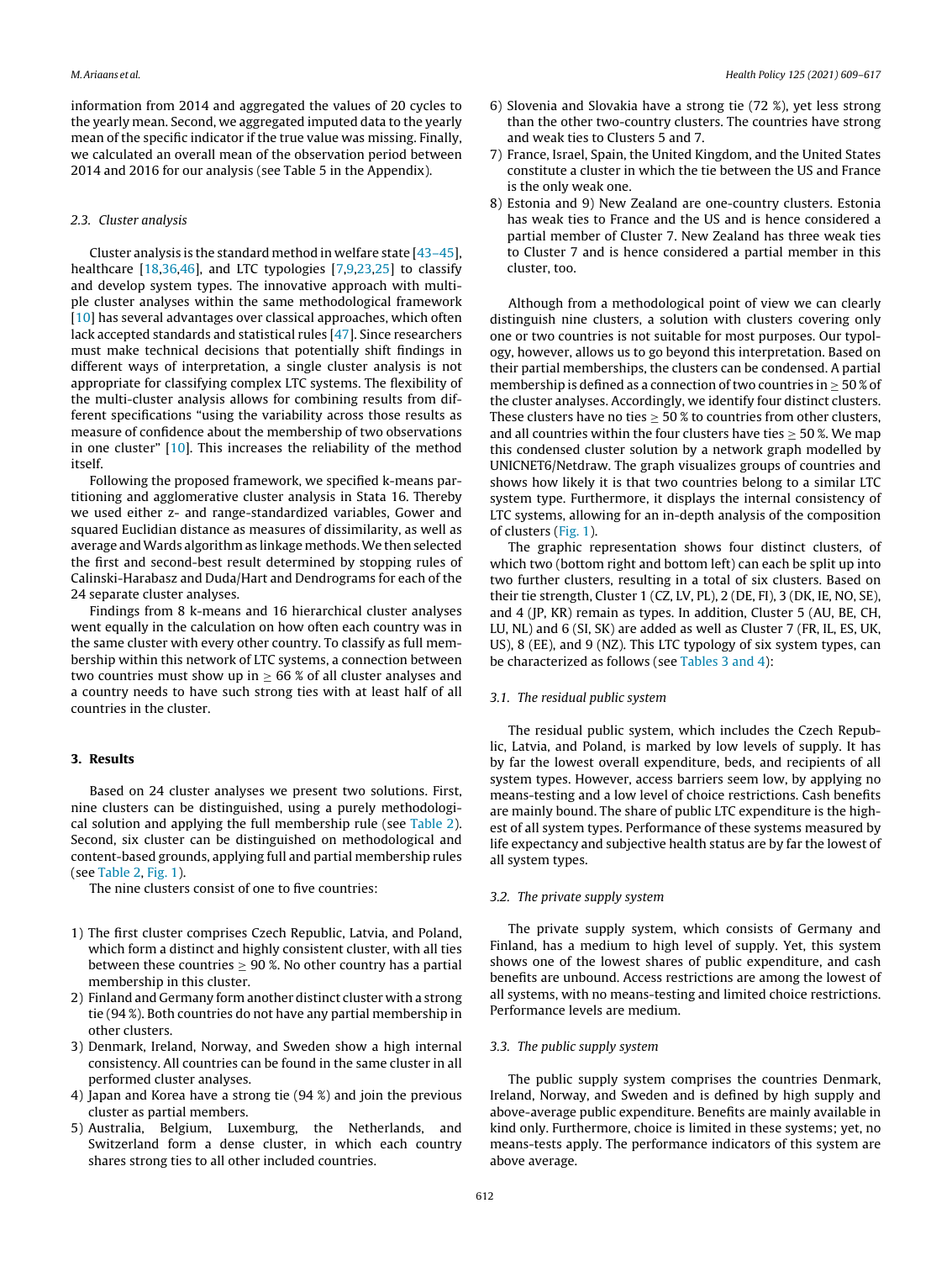<span id="page-4-0"></span>Clustering based on benchmark percentages of same cluster solutions.

|                                            | $\mathbf{1}$                   | $\overline{2}$                | 3                                                                                          | $\overline{4}$            | 5                               | $\,6\,$                | $\overline{7}$                                            | 8  | 9                |
|--------------------------------------------|--------------------------------|-------------------------------|--------------------------------------------------------------------------------------------|---------------------------|---------------------------------|------------------------|-----------------------------------------------------------|----|------------------|
| $\geq$ 0.66 and $\geq$ 0.5<br>cluster ties | CZ,<br>LV,<br>$\rm PL$         | DE,<br>$\mathbb{F}\mathbb{I}$ | DK,<br>IE,<br>NO,<br>SE                                                                    | JP,<br>$\rm KR$           | AU,<br>BE,<br>CH,<br>LU,<br>NL  | SI,<br>SK              | FR,<br>IL,<br>ES,<br>UK,<br><b>US</b>                     | EE | NZ               |
| $\geq$ 0.5 cluster<br>ties                 |                                |                               | JP,<br>KR<br>DK.IE(1,0)<br>DK_NO (1,0)                                                     | DK,<br>IE,<br>NO,<br>SE   | FR,<br>UK,<br>IL,<br>SI,<br>SK  |                        | AU,<br>BE<br>CH,<br>EE,<br>LU,<br>NL,<br>NZ,<br>SK,<br>SI |    | FR,<br>UK,<br>US |
| Strongest tie in<br>full cluster           | LV_PL<br>(1,0)                 | <b>FLDE</b><br>(0.94)         | DKSE(1,0)<br>$IE$ <sub>-NO</sub> $(1,0)$<br>$IE\_SE(1,0)$<br>$NO\_SE(1,0)$<br><b>DK_IE</b> | $IP_K$<br>(0.94)<br>JP_KR | LU_NL<br>(1,0)<br><b>BE_LU</b>  | <b>SI_SK</b><br>(0.72) | ES_US<br>(0.94)                                           |    |                  |
| $\geq$ 0.9 cluster<br>ties                 | <b>CZ_LV</b><br>CZ_PL<br>LV_PL | <b>FLDE</b>                   | DK_NO<br>DK_SE<br>IE_NO<br>IE_SE<br>NO <sub>-SE</sub>                                      |                           | BE_NL<br>LU_CH<br>LU_NL<br>NLCH |                        | ES_US                                                     |    |                  |
| # of ties in full<br>cluster               | 3/3                            | 1/1                           | 6/6                                                                                        | 1/1                       | 10/10                           | 1/1                    | 9/10                                                      |    |                  |



**Fig. 1.** Network of OECD LTC systems.

Light grey:  $\geq 50$  %; Full grey:  $\geq 66$  %; Black:  $\geq 90$  %.

AU = Australia, BE = Belgium, CZ = Czech Republic, DK = Denmark, EE = Estonia, FI = Finland, FR = France, DE = Germany, IE = Ireland, IL = Israel, JP = Japan, KR = Korea, LV = Latvia, LU = Luxemburg, NL = Netherlands, NZ = New Zealand, NO = Norway, PL = Poland, SK = Slovakia, SI = Slovenia, ES = Spain, SE = Sweden, CH = Switzerland, UK = United Kingdom, US = United States of America.

## 3.4. The evolving public supply system

Japan and Korea can be defined as evolving public supply systems, marked by medium to low supply and public financing and provision. Expenditure and the number of recipients in institutions are at a medium level, the supply of residential beds is below average. Public expenditure is medium, and benefits are only provided

in kind. Access to the system is granted without means-testing, but medium to high choice restrictions apply. Performance is highest concerning life expectancy but among the lowest concerning selfperceived health. Our study indicates that the two countries share a number of characteristics with the North European public supply type.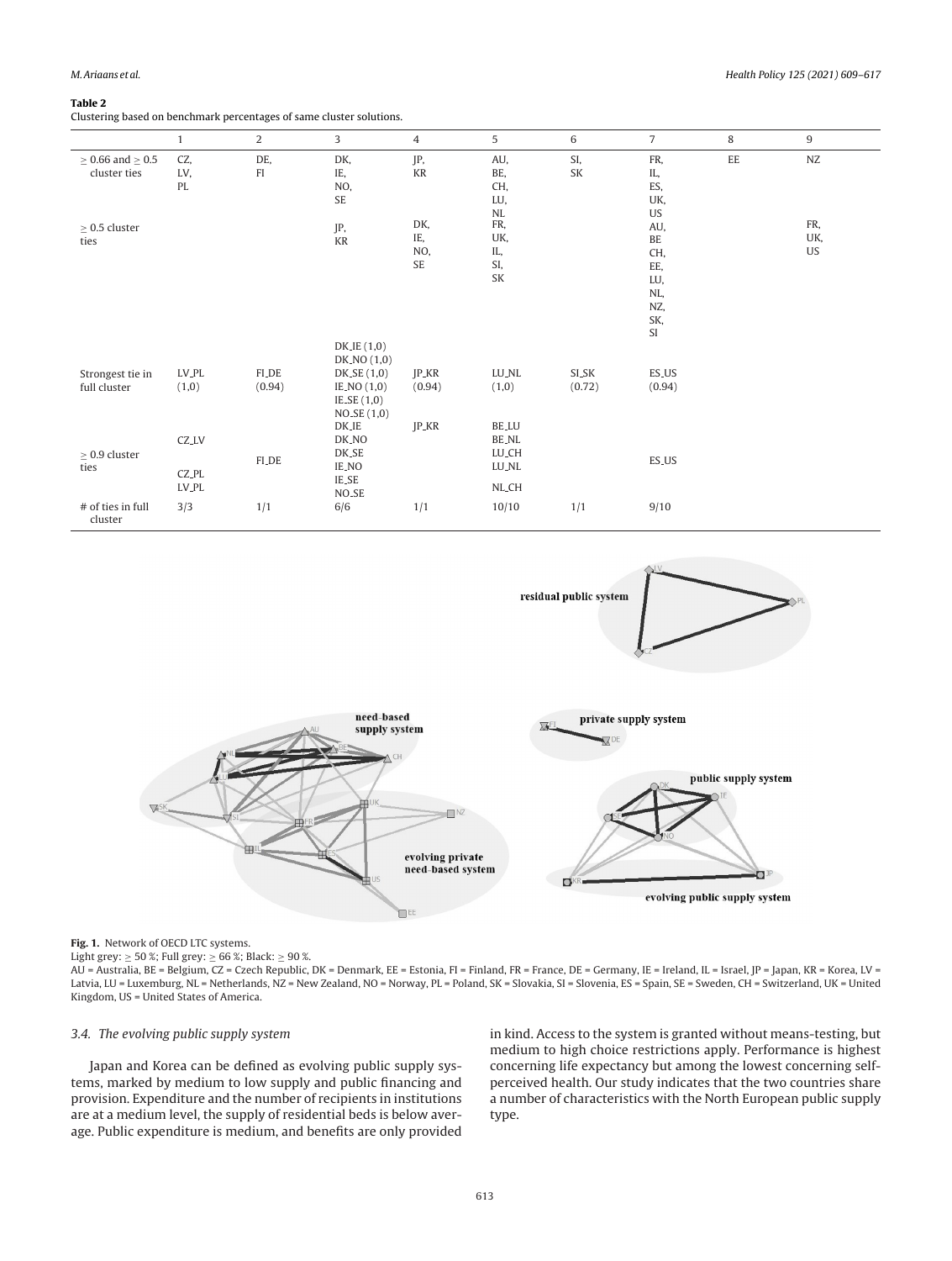#### <span id="page-5-0"></span>**Table 3**

Means of quantitative indicators of six LTC types.

|                       | Residual public<br>system | Private supply<br>system | Public supply<br>system | Evolving public<br>supply system | Need-based<br>supply system   | Evolving<br>private<br>need-based<br>system |
|-----------------------|---------------------------|--------------------------|-------------------------|----------------------------------|-------------------------------|---------------------------------------------|
| Cluster composition   | CZ. LV. PL                | DE, FI                   | DK, IE, NO, SE          | IP, KR                           | AU, BE, CH, LU,<br>NL, SK, SI | EE, ES, FR, IL,<br>NZ, UK, US               |
| Cluster size          | 3                         | 2                        | 4                       | 2                                |                               |                                             |
| Expenditure           | 161.82                    | 811.33                   | 1369.15                 | 603.97                           | 819.81                        | 459.42                                      |
| Beds                  | 21.76                     | 56.33                    | 53.21                   | 24.28                            | 64.28                         | 43.43                                       |
| Recipients            | 1.18                      | 4.4                      | 4.16                    | 2.63                             | 5.51                          | 3.46                                        |
| Private expenditure   | 5.77                      | 23.94                    | 10.49                   | 18.17                            | 11.81                         | 24.25                                       |
| Cash benefit          | 1.67                      | 2                        | 0.25                    | $\Omega$                         | 1.57                          | 0.86                                        |
| Choice restrictions   |                           |                          |                         | 2                                | 0.57                          | 2.29                                        |
| Means-testing         | $\Omega$                  | $\Omega$                 | $\Omega$                |                                  |                               |                                             |
| Life expectancy       | 17.49                     | 19.84                    | 19.93                   | 21.06                            | 19.90                         | 20.15                                       |
| Self-perceived health | 16.08                     | 42.73                    | 63.43                   | 22.68                            | 49.99                         | 52.88                                       |

#### **Table 4**

Overview of cluster labels and characteristics of 6 LTC types.

|                               | Residual public<br>system | Private supply<br>system | Public supply<br>system | Evolving public<br>supply system | Need-based<br>supply system   | Evolving<br>private<br>need-based       |
|-------------------------------|---------------------------|--------------------------|-------------------------|----------------------------------|-------------------------------|-----------------------------------------|
| Cluster composition           | CZ, LV, PL                | DE, FI                   | DK, IE, NO, SE          | IP, KR                           | AU, BE, CH, LU,<br>NL, SK, SI | system<br>EE, ES, FR, IL,<br>NZ, UK, US |
| <i>I:</i> Supply              |                           |                          |                         |                                  |                               |                                         |
| Expenditure                   | Low                       | Medium                   | High                    | Medium                           | Medium                        | Low                                     |
| <b>Beds</b>                   | Low                       | High                     | High                    | Low                              | High                          | Medium                                  |
| Recipients                    | Low                       | High                     | High                    | Medium                           | High                          | Medium                                  |
| <i>II:</i> Public-Private Mix |                           |                          |                         |                                  |                               |                                         |
| Private expenditure           | Low                       | High                     | Medium                  | Medium                           | Medium                        | High                                    |
| Cash benefit                  | Medium                    | High                     | Low                     | Low                              | High                          | Medium                                  |
| III: Access Regulation        |                           |                          |                         |                                  |                               |                                         |
| Choice restrictions           | Low                       | Low                      | High                    | High                             | Low                           | High                                    |
| Means-testing                 | Low                       | Low                      | Low                     | Low                              | High                          | High                                    |
| IV: Performance               |                           |                          |                         |                                  |                               |                                         |
| Life expectancy               | Low                       | Medium                   | Medium                  | High                             | Medium                        | High                                    |
| Self-perceived health         | Low                       | Medium                   | High                    | Low                              | High                          | High                                    |
|                               |                           |                          |                         |                                  |                               |                                         |

#### 3.5. The need-based supply system

The fifth LTC system type can be defined as need-based supply system and includes Australia, Belgium, Switzerland, Luxembourg, the Netherlands, Slovakia, and Slovenia, with the latter two having only weak ties to the other countries. Cash benefits are available in almost all countries and are often unbound. Public expenditure is about average. On the other hand, supply is high. In contrast to the private supply type, access is restricted by a high level of meanstesting. Like in the private supply countries, choice restrictions rarely apply. Performance is above average.

## 3.6. The evolving private need-based system

The sixth LTC type is labeled evolving private need-based system and shares important characteristics with the need-based supply type. France, Israel, Spain, the United Kingdom, and the United States belong to this type, and Estonia and New Zealand have weak ties as well. The public-private mix is oriented towards private financing. Performance is rather high. Access is restricted by both means-testing and high choice restrictions. The main difference to the previous system type is low supply, especially low expenditure, but also the provision of beds in residential care and the number of recipients of residential care are at a lower level.

#### **4. Discussion**

Focusing on the countries in the six systems, we find expected patterns based on earlier studies but also unanticipated patterns and countries joining these types. The public supply systemis led by

the Nordic countries Sweden, Norway, and Denmark. This group of countries is found in several studies  $[6,8,26]$ . However, most studies find Finland and the Netherlands in this cluster as well [\[6,8,9,27\].](#page-7-0) According to our analysis, Ireland joins this group. Furthermore, the residual public system is made up by Poland, Latvia, and the Czech Republic—three Eastern European countries [[6\].](#page-7-0) The Eastern European countries Slovenia and Slovakia, in contrast, join the need-based supply system, and Estonia the evolving private needbased supply system (all three, however, with weak ties). With regard to the Southern European countries, only Spain is included in the typology, hence the results cannot confirm nor negate the existence of a Southern European cluster of LTC systems. Continental European countries mainly belong to the need-based supply system. Japan and Korea were classified alongside Germany and the Netherlands in earlier typologies due to their social insurance model in LTC [\[8\].Y](#page-7-0)et, our results show that these two Asian countries have a distinct type of LTC system, which is closer to that of Northern European countries. Only one prior study finds Finland and Germany together in one cluster [\[6\].](#page-7-0) However, Austria might also be classified in this group, a country that was not included due to data limitations.

Comparing the six LTC types to earlier typologies and their clusters, several developments can be determined. First, earlier typologies often have a regional component, such as those that distinguish a Northern European [\[6,8,26\]](#page-7-0) or Eastern European type [\[6\].](#page-7-0) We can show that regional clustering exists, such as in the case of the public supply system and the residual public supply system, but not exclusively. The former type includes three Northern European countries, Denmark, Sweden, and Norway. However, Ireland also belongs to this cluster. Furthermore, the type shows similari-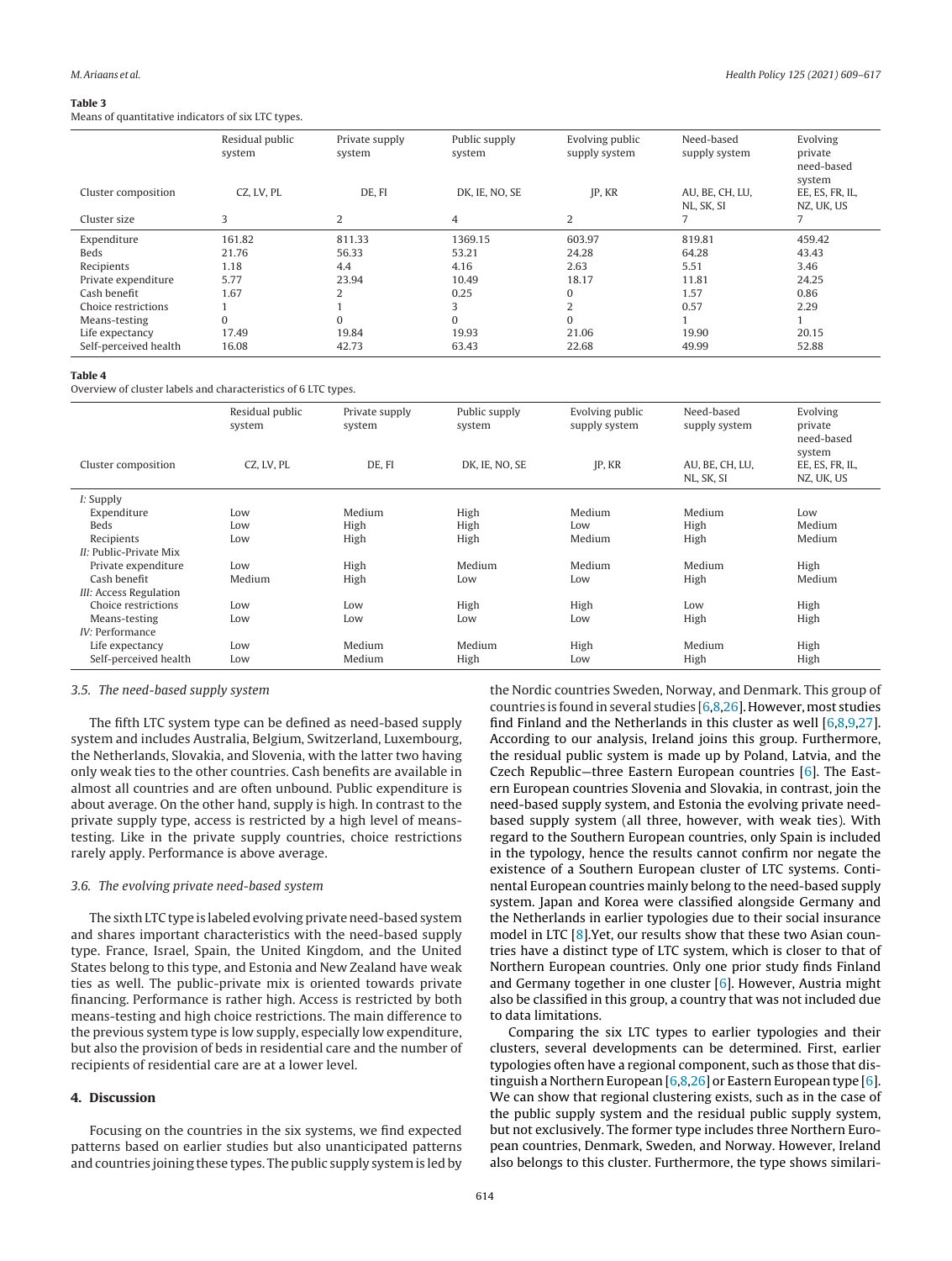ties to the evolving public supply type including Japan and Korea. Moreover, the residual public supply system includes only Eastern European countries (Poland, Latvia, and Czech Republic). Yet, the three other Eastern European countries in the sample do not join this type. Slovenia and Slovakia have weak ties to the needbased supply type and Estonia to the evolving private need-based type. These cluster compositions show that regional proximity is no definite indication of similarity of LTC system. One possible explanation for this might lie in the transformation of LTC systems in recent years. Focusing on Eastern European countries, especially Slovenia, Slovakia, and Estonia show that they have reformed and invested in their LTC systems, which moves them further away from the residual public supply system. A further point concerns public financing mechanisms (social insurance contributions, taxfinancing), which are often used to differentiate system types [[8\].](#page-7-0) In LTC, only few countries adopted social insurance (Germany, the Netherlands, Luxembourg, Japan, and Korea). These five countries belong to three different kinds of system types. Hence, how LTC is financed does not seem to strongly influence other dimensions of the LTC system.

These results still have to be considered in the light of the used indicators and methods. Of course, result reflect the indicators that are used. Choosing other indicators, for example indicators on quality such as the percentage of LTC recipients with pressure ulcers or unintended wright loss could reveal further insights and more nuanced evaluations on the dimension of performance [\[48\].](#page-8-0) Accordingly, measuring the public-private mix by the share of public-private providers instead of or additionally to publicprivate financing could lead to more distinctions, for example within the public supply system or the need-based public supply system.

However, our approach reveals that clusters of different size can be identified based on the strictness of applied methods and benchmarks. This might be interpreted as a weakness of the study in that no definite result is achieved. At the same time, it is a strength of the study and an advancement. Regardless of the clustering method applied, a cluster will always include cases which are similar to the other cases in the cluster but diverge more form the cluster means than other cases. Instead of neglecting this, we make this particularly clear by describing that four, six, and nine clusters are all viable solutions and might be adopted based on the later usage of the typology. The six-cluster solution might prove more useful for e.g. quantitative outcome analysis, whereas researchers might find the more nuanced nine-cluster typology more useful for e.g. the case selection in comparative qualitative studies. Furthermore, the fact that four, six, and nine clusters can be differentiated shows that system types are not rigid and 'frozen'. Rather, a countries' belonging to a cluster can be weaker or stronger, and reminds that system types in every welfare state typology are under continuous (re-)construction by changing institutions [\[10,11\].](#page-7-0) On methodological reasons and with regards to contents the six-cluster solution is the one which is highlighted.

Typologies always imply generalizations. For example, in many countries LTC service provision and access have a high regional fragmentation [[49\],](#page-8-0) which cannot be displayed on a broad basis in an internationally comparative typology. Furthermore, LTC systems have not as clear boundaries as other welfare state systems such as healthcare, unemployment, or pension systems. LTC can be provided via a separate LTC system or partially integrated in healthcare, social assistance, or pension systems, in which different access and provision rules apply [[50\].](#page-8-0) This difficulty also applies to some of the used indicators. For example, the number of LTC beds only applies to those in LTC nursing and residential facilities, but in some countries also hospitals provide LTC beds. Furthermore, sometimes acute care beds in hospitals are used to care for non-acute LTC

patients [[3\],](#page-7-0) and could thus compensate for low supply of residential care beds and unburden families from care duties. Moreover, the typology includes performance indictors on life expectancy at age 65 and self-perceived health of the elderly. Indicators on outcome quality such as pressure ulcers or unintended weight loss might be available in the future and extend these indicators of the performance dimension. Finally, in many countries LTC is still a new welfare state issue, because the provision was traditionally devolved to families [\[1,32\].](#page-7-0) Today, such services are increasingly provided by migrant care workers [[30\].](#page-7-0) Indicators on informal care, however, are not available or not reliable. As an approximation, we have included cash benefits (especially unbound) that can be taken as an institutional measure to increase informal family and migrant care [[30,32\].](#page-7-0)

Despite many reforms of LTC systems in OECD countries in recent years, our results reveal certain patterns of LTC system types. We find a residual public system of Eastern European countries and a public supply system of Northern European countries. However, the membership of Eastern European countries in other system types, the inclusion of Ireland in the public supply system, and the fact that Finland and Germany form a distinct system indicate that reforms in OECD LTC systems [\[2,4\]](#page-7-0) might have led to a convergence of countries with similar LTC reforms.

## **5. Conclusions**

In the last century, various reforms have changed LTC systems all over the world  $[4]$ , which makes a new and updated LTC typology necessary. In this study, we provide an updated LTC typology, because we use the latest available data from the OECD database as well as a unique institutional dataset. Furthermore, earlier typologies rely mainly on quantitative indicators, especially when a larger country sample is included [[6–8\].](#page-7-0) Only in cases of smaller country samples, which more often use qualitative comparisons, institutional indicators are considered. A larger country sample and a mix of quantitative and institutional indicators has only been adopted by Kraus et al. [\[9\].](#page-7-0) Compared to Kraus et al. [[9\],](#page-7-0) the advantages of the six LTC types proposed in our study are, first, the use of newer data and, second, the methodological innovation with multiple cluster analyses resulting in a flexible use of the typology.

On purely methodological grounds, we identified nine LTC clusters. These nine clusters can form a basis for future studies that require information on groups with countries that are highly similar (see [Table](#page-4-0) 2 and the visualization in [Fig.](#page-4-0) 1). Such comparative studies might exclude countries from the analysis such as New Zealand, Estonia, Slovenia, and Slovakia, which have only weak ties to other (groups of) countries. They may also take into consideration that the US and France, despite being in the same cluster, are only weakly related. Other studies could make use of the six-cluster typology proposed in our study and, with future data, analyze, for instance, whether the "evolving" systems are moving towards the public supply or the need-based supply type. A third group of comparative studies might use the four-type solution shown in [Fig.](#page-4-0) 1. Such studies might be more interested in the question of private vs. public supply and less in other characteristics such as the level of expenditure and choice restrictions, which distinguishes countries such as Belgium, Switzerland, Luxembourg, and the Netherlands from Spain, the United Kingdom, and the United States.

Overall, this article provides an innovative and updated LTC typology, which can extend our understanding of the composition and design of different LTC systems. Lastly, this flexible typology can be of use to welfare state and LTC scholars and is also of relevance to LTC policy officials, who face the challenges of ageing societies.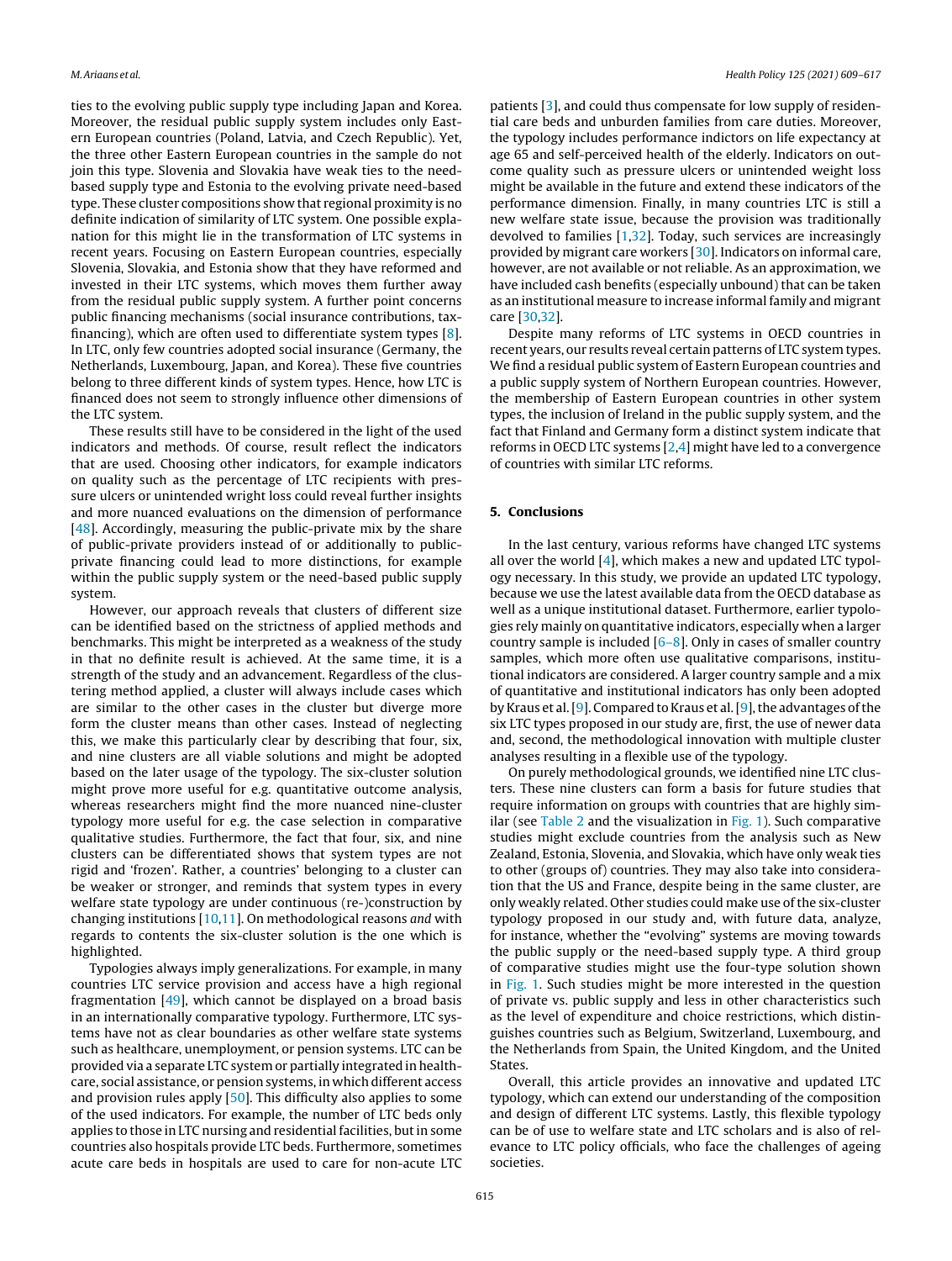#### <span id="page-7-0"></span>**Declaration of Competing Interest**

The authors report no declarations of interest.

#### **Acknowledgments**

This article is part of the project "Comparing the Coordination of Elderly Care Services in European Welfare States: How Organizational Actors Respond to Marketization Policies" funded by the Deutsche Forschungsgemeinschaft (DFG), grant number BA 1622/3-1. Furthermore, it is part of the HiNEWS project—Health Inequalities in EuropeanWelfare States—funded by NORFACE (New Opportunities for Research Funding Agency Cooperation in Europe) Welfare State Futures programme (grant reference: 462-14-110). For more details on NORFACE, see [http://www.norface.net/11.](http://www.norface.net/11)

We thank Orna Bar, Karen Christensen, Masa Filipovic Hrast, Robin Gauld, Sophie Gerkens, Stella Golinowska, Bent Greve, Candace Howes, Naoki Ikegami, Teppo Kröger, Madelon Kronemann, Blanche Le Bihan, Juliette Malley, Jane Mears, Liz Mestheneos, Eamon O'Shea, August Österle, Luz María Peña-Longobardo, Feliciana Rajevska, Constazo Ranci, Ave Roots, Lydie Schoder, Agnieszka Sowa-Kofta, Marta Szebehely, Birigit Trukeschitz, Petr Wija, Laimute Žalimienė, Franziska Zuniga for their responses to the expert survey and their input. All mistakes, however, remain ours.

## **Appendix A. Supplementary data**

Supplementary material related to this article can be found, in the online version, at doi:[https://doi.org/10.1016/j.healthpol.2021.](https://doi.org/10.1016/j.healthpol.2021.02.009) [02.009](https://doi.org/10.1016/j.healthpol.2021.02.009).

#### **References**

- [1] [Colombo](http://refhub.elsevier.com/S0168-8510(21)00052-X/sbref0005) [F,](http://refhub.elsevier.com/S0168-8510(21)00052-X/sbref0005) [Llena-Nozal](http://refhub.elsevier.com/S0168-8510(21)00052-X/sbref0005) [A,](http://refhub.elsevier.com/S0168-8510(21)00052-X/sbref0005) [Mercier](http://refhub.elsevier.com/S0168-8510(21)00052-X/sbref0005) [J,](http://refhub.elsevier.com/S0168-8510(21)00052-X/sbref0005) [Tjadens](http://refhub.elsevier.com/S0168-8510(21)00052-X/sbref0005) [F.](http://refhub.elsevier.com/S0168-8510(21)00052-X/sbref0005) [Help](http://refhub.elsevier.com/S0168-8510(21)00052-X/sbref0005) [wanted?:](http://refhub.elsevier.com/S0168-8510(21)00052-X/sbref0005) [providing](http://refhub.elsevier.com/S0168-8510(21)00052-X/sbref0005) [and](http://refhub.elsevier.com/S0168-8510(21)00052-X/sbref0005) [paying](http://refhub.elsevier.com/S0168-8510(21)00052-X/sbref0005) [for](http://refhub.elsevier.com/S0168-8510(21)00052-X/sbref0005) [long-term](http://refhub.elsevier.com/S0168-8510(21)00052-X/sbref0005) [care.](http://refhub.elsevier.com/S0168-8510(21)00052-X/sbref0005) [Paris:](http://refhub.elsevier.com/S0168-8510(21)00052-X/sbref0005) [OECD;](http://refhub.elsevier.com/S0168-8510(21)00052-X/sbref0005) [2011.](http://refhub.elsevier.com/S0168-8510(21)00052-X/sbref0005)
- [Ranci](http://refhub.elsevier.com/S0168-8510(21)00052-X/sbref0010) [C,](http://refhub.elsevier.com/S0168-8510(21)00052-X/sbref0010) [Pavolini](http://refhub.elsevier.com/S0168-8510(21)00052-X/sbref0010) [E,](http://refhub.elsevier.com/S0168-8510(21)00052-X/sbref0010) [editors.](http://refhub.elsevier.com/S0168-8510(21)00052-X/sbref0010) [Reforms](http://refhub.elsevier.com/S0168-8510(21)00052-X/sbref0010) [in](http://refhub.elsevier.com/S0168-8510(21)00052-X/sbref0010) [long-term](http://refhub.elsevier.com/S0168-8510(21)00052-X/sbref0010) [care](http://refhub.elsevier.com/S0168-8510(21)00052-X/sbref0010) [policies](http://refhub.elsevier.com/S0168-8510(21)00052-X/sbref0010) in [Europe:](http://refhub.elsevier.com/S0168-8510(21)00052-X/sbref0010) [investigating](http://refhub.elsevier.com/S0168-8510(21)00052-X/sbref0010) [institutional](http://refhub.elsevier.com/S0168-8510(21)00052-X/sbref0010) [change](http://refhub.elsevier.com/S0168-8510(21)00052-X/sbref0010) [and](http://refhub.elsevier.com/S0168-8510(21)00052-X/sbref0010) [social](http://refhub.elsevier.com/S0168-8510(21)00052-X/sbref0010) [impacts.](http://refhub.elsevier.com/S0168-8510(21)00052-X/sbref0010) [New](http://refhub.elsevier.com/S0168-8510(21)00052-X/sbref0010) [York,](http://refhub.elsevier.com/S0168-8510(21)00052-X/sbref0010) [NY:](http://refhub.elsevier.com/S0168-8510(21)00052-X/sbref0010) [Springer;](http://refhub.elsevier.com/S0168-8510(21)00052-X/sbref0010) [2013.](http://refhub.elsevier.com/S0168-8510(21)00052-X/sbref0010)
- [OECD.](http://refhub.elsevier.com/S0168-8510(21)00052-X/sbref0015) [European](http://refhub.elsevier.com/S0168-8510(21)00052-X/sbref0015) [commission.](http://refhub.elsevier.com/S0168-8510(21)00052-X/sbref0015) [A](http://refhub.elsevier.com/S0168-8510(21)00052-X/sbref0015) [good](http://refhub.elsevier.com/S0168-8510(21)00052-X/sbref0015) [life](http://refhub.elsevier.com/S0168-8510(21)00052-X/sbref0015) [in](http://refhub.elsevier.com/S0168-8510(21)00052-X/sbref0015) [old](http://refhub.elsevier.com/S0168-8510(21)00052-X/sbref0015) [age?](http://refhub.elsevier.com/S0168-8510(21)00052-X/sbref0015) [OECD](http://refhub.elsevier.com/S0168-8510(21)00052-X/sbref0015) [Publishing;](http://refhub.elsevier.com/S0168-8510(21)00052-X/sbref0015) [2013.](http://refhub.elsevier.com/S0168-8510(21)00052-X/sbref0015)
- [4] Farris SR, Marchetti S. From the commodification to the corporatization of care: european perspectives and debates. Social Politics: International Studies in Gender, State & Society 2017;24(2):109–31, [http://dx.doi.org/10.1093/sp/](dx.doi.org/10.1093/sp/jxx003) [jxx003](dx.doi.org/10.1093/sp/jxx003).
- [5] Ungerson C. Social politics and the commodification of care. Social Politics: International Studies in Gender, State & Society 1997;4(3):362–81, [http://dx.](dx.doi.org/10.1093/sp/4.3.362) [doi.org/10.1093/sp/4.3.362](dx.doi.org/10.1093/sp/4.3.362).
- [6] Damiani G, Farelli V, Anselmi A, Sicuro L, Solipaca A, Burgio A, et al. Patterns of Long Term Care in 29 European countries: evidence from an exploratory study. BMC Health Services Research 2011;11:316, [http://dx.doi.org/10.1186/](dx.doi.org/10.1186/1472-6963-11-316) [1472-6963-11-316](dx.doi.org/10.1186/1472-6963-11-316).
- [7] Halásková R, Bednář P, Halásková M. Forms of providing and financing long-term care in OECD countries. Review of Economic Perspectives 2017;17(2):159–78, [http://dx.doi.org/10.1515/revecp-2017-0008](dx.doi.org/10.1515/revecp-2017-0008).
- [8] [Colombo](http://refhub.elsevier.com/S0168-8510(21)00052-X/sbref0040) [F.](http://refhub.elsevier.com/S0168-8510(21)00052-X/sbref0040) [Typology](http://refhub.elsevier.com/S0168-8510(21)00052-X/sbref0040) [of](http://refhub.elsevier.com/S0168-8510(21)00052-X/sbref0040) [public](http://refhub.elsevier.com/S0168-8510(21)00052-X/sbref0040) [coverage](http://refhub.elsevier.com/S0168-8510(21)00052-X/sbref0040) [for](http://refhub.elsevier.com/S0168-8510(21)00052-X/sbref0040) [long-term](http://refhub.elsevier.com/S0168-8510(21)00052-X/sbref0040) [care](http://refhub.elsevier.com/S0168-8510(21)00052-X/sbref0040) [in](http://refhub.elsevier.com/S0168-8510(21)00052-X/sbref0040) [OECD](http://refhub.elsevier.com/S0168-8510(21)00052-X/sbref0040) [countries.](http://refhub.elsevier.com/S0168-8510(21)00052-X/sbref0040) [In:](http://refhub.elsevier.com/S0168-8510(21)00052-X/sbref0040) [Costa-Font](http://refhub.elsevier.com/S0168-8510(21)00052-X/sbref0040) [J,](http://refhub.elsevier.com/S0168-8510(21)00052-X/sbref0040) [Courbage](http://refhub.elsevier.com/S0168-8510(21)00052-X/sbref0040) [C,](http://refhub.elsevier.com/S0168-8510(21)00052-X/sbref0040) [editors.](http://refhub.elsevier.com/S0168-8510(21)00052-X/sbref0040) [Financing](http://refhub.elsevier.com/S0168-8510(21)00052-X/sbref0040) [long-term](http://refhub.elsevier.com/S0168-8510(21)00052-X/sbref0040) [care](http://refhub.elsevier.com/S0168-8510(21)00052-X/sbref0040) [in](http://refhub.elsevier.com/S0168-8510(21)00052-X/sbref0040) [Europe:](http://refhub.elsevier.com/S0168-8510(21)00052-X/sbref0040) [institutions,](http://refhub.elsevier.com/S0168-8510(21)00052-X/sbref0040) [markets](http://refhub.elsevier.com/S0168-8510(21)00052-X/sbref0040) [and](http://refhub.elsevier.com/S0168-8510(21)00052-X/sbref0040) [models.](http://refhub.elsevier.com/S0168-8510(21)00052-X/sbref0040) [London,](http://refhub.elsevier.com/S0168-8510(21)00052-X/sbref0040) [S.L.](http://refhub.elsevier.com/S0168-8510(21)00052-X/sbref0040) [UK:](http://refhub.elsevier.com/S0168-8510(21)00052-X/sbref0040) [Palgrave](http://refhub.elsevier.com/S0168-8510(21)00052-X/sbref0040) [Macmillan;](http://refhub.elsevier.com/S0168-8510(21)00052-X/sbref0040) [2012.](http://refhub.elsevier.com/S0168-8510(21)00052-X/sbref0040) [p.](http://refhub.elsevier.com/S0168-8510(21)00052-X/sbref0040) [17](http://refhub.elsevier.com/S0168-8510(21)00052-X/sbref0040)–[40.](http://refhub.elsevier.com/S0168-8510(21)00052-X/sbref0040)
- [9] [Kraus](http://refhub.elsevier.com/S0168-8510(21)00052-X/sbref0045) [M,](http://refhub.elsevier.com/S0168-8510(21)00052-X/sbref0045) [Riedel](http://refhub.elsevier.com/S0168-8510(21)00052-X/sbref0045) [M,](http://refhub.elsevier.com/S0168-8510(21)00052-X/sbref0045) [Mot](http://refhub.elsevier.com/S0168-8510(21)00052-X/sbref0045) [ES,](http://refhub.elsevier.com/S0168-8510(21)00052-X/sbref0045) [Willemé](http://refhub.elsevier.com/S0168-8510(21)00052-X/sbref0045) [P,](http://refhub.elsevier.com/S0168-8510(21)00052-X/sbref0045) [Röhrling](http://refhub.elsevier.com/S0168-8510(21)00052-X/sbref0045) [G.](http://refhub.elsevier.com/S0168-8510(21)00052-X/sbref0045) [A](http://refhub.elsevier.com/S0168-8510(21)00052-X/sbref0045) [typology](http://refhub.elsevier.com/S0168-8510(21)00052-X/sbref0045) [of](http://refhub.elsevier.com/S0168-8510(21)00052-X/sbref0045) [long-term](http://refhub.elsevier.com/S0168-8510(21)00052-X/sbref0045) [care](http://refhub.elsevier.com/S0168-8510(21)00052-X/sbref0045) [systems](http://refhub.elsevier.com/S0168-8510(21)00052-X/sbref0045) [in](http://refhub.elsevier.com/S0168-8510(21)00052-X/sbref0045) [Europe.](http://refhub.elsevier.com/S0168-8510(21)00052-X/sbref0045) [Brussels:](http://refhub.elsevier.com/S0168-8510(21)00052-X/sbref0045) [ENEPRI;](http://refhub.elsevier.com/S0168-8510(21)00052-X/sbref0045) [2010.](http://refhub.elsevier.com/S0168-8510(21)00052-X/sbref0045)
- [10] Reibling N, Ariaans M, Wendt C. Worlds of healthcare: a healthcare system typology of OECD countries. Health Policy 2019;123(7):611–20, [http://dx.doi.](dx.doi.org/10.1016/j.healthpol.2019.05.001) [org/10.1016/j.healthpol.2019.05.001](dx.doi.org/10.1016/j.healthpol.2019.05.001).
- [11] [Esping-Andersen](http://refhub.elsevier.com/S0168-8510(21)00052-X/sbref0055) [G.](http://refhub.elsevier.com/S0168-8510(21)00052-X/sbref0055) [The](http://refhub.elsevier.com/S0168-8510(21)00052-X/sbref0055) [three](http://refhub.elsevier.com/S0168-8510(21)00052-X/sbref0055) [worlds](http://refhub.elsevier.com/S0168-8510(21)00052-X/sbref0055) [of](http://refhub.elsevier.com/S0168-8510(21)00052-X/sbref0055) [welfare](http://refhub.elsevier.com/S0168-8510(21)00052-X/sbref0055) [capitalism.](http://refhub.elsevier.com/S0168-8510(21)00052-X/sbref0055) [Princeton,](http://refhub.elsevier.com/S0168-8510(21)00052-X/sbref0055) [N.J:](http://refhub.elsevier.com/S0168-8510(21)00052-X/sbref0055) [Princeton](http://refhub.elsevier.com/S0168-8510(21)00052-X/sbref0055) [University](http://refhub.elsevier.com/S0168-8510(21)00052-X/sbref0055) [Press;](http://refhub.elsevier.com/S0168-8510(21)00052-X/sbref0055) [1990.](http://refhub.elsevier.com/S0168-8510(21)00052-X/sbref0055)
- [12] Ferrera M. The 'Southern model' of welfare in Social Europe. Journal of European Social Policy 1996;6(1):17–37, [http://dx.doi.org/10.1177/](dx.doi.org/10.1177/095892879600600102) [095892879600600102](dx.doi.org/10.1177/095892879600600102).
- [13] [Arts](http://refhub.elsevier.com/S0168-8510(21)00052-X/sbref0065) [W,](http://refhub.elsevier.com/S0168-8510(21)00052-X/sbref0065) [Gelissen](http://refhub.elsevier.com/S0168-8510(21)00052-X/sbref0065) [J.](http://refhub.elsevier.com/S0168-8510(21)00052-X/sbref0065) [Three](http://refhub.elsevier.com/S0168-8510(21)00052-X/sbref0065) [worlds](http://refhub.elsevier.com/S0168-8510(21)00052-X/sbref0065) [of](http://refhub.elsevier.com/S0168-8510(21)00052-X/sbref0065) [welfare](http://refhub.elsevier.com/S0168-8510(21)00052-X/sbref0065) [capitalism](http://refhub.elsevier.com/S0168-8510(21)00052-X/sbref0065) [or](http://refhub.elsevier.com/S0168-8510(21)00052-X/sbref0065) [more?:](http://refhub.elsevier.com/S0168-8510(21)00052-X/sbref0065) [a](http://refhub.elsevier.com/S0168-8510(21)00052-X/sbref0065)

[democracies.](http://refhub.elsevier.com/S0168-8510(21)00052-X/sbref0070) [Aldershot:](http://refhub.elsevier.com/S0168-8510(21)00052-X/sbref0070) [Ashgate;](http://refhub.elsevier.com/S0168-8510(21)00052-X/sbref0070) [1993.](http://refhub.elsevier.com/S0168-8510(21)00052-X/sbref0070)

[state-of-the-art](http://refhub.elsevier.com/S0168-8510(21)00052-X/sbref0065) [report.](http://refhub.elsevier.com/S0168-8510(21)00052-X/sbref0065) [Journal](http://refhub.elsevier.com/S0168-8510(21)00052-X/sbref0065) [of](http://refhub.elsevier.com/S0168-8510(21)00052-X/sbref0065) [European](http://refhub.elsevier.com/S0168-8510(21)00052-X/sbref0065) [Social](http://refhub.elsevier.com/S0168-8510(21)00052-X/sbref0065) [Policy](http://refhub.elsevier.com/S0168-8510(21)00052-X/sbref0065) [2002;12\(2\):137–58.](http://refhub.elsevier.com/S0168-8510(21)00052-X/sbref0065) [14] [Castles](http://refhub.elsevier.com/S0168-8510(21)00052-X/sbref0070) [FG,](http://refhub.elsevier.com/S0168-8510(21)00052-X/sbref0070) [Mitchell](http://refhub.elsevier.com/S0168-8510(21)00052-X/sbref0070) [D.](http://refhub.elsevier.com/S0168-8510(21)00052-X/sbref0070) [Worlds](http://refhub.elsevier.com/S0168-8510(21)00052-X/sbref0070) [of](http://refhub.elsevier.com/S0168-8510(21)00052-X/sbref0070) [welfare](http://refhub.elsevier.com/S0168-8510(21)00052-X/sbref0070) [and](http://refhub.elsevier.com/S0168-8510(21)00052-X/sbref0070) [families](http://refhub.elsevier.com/S0168-8510(21)00052-X/sbref0070) of [nations.](http://refhub.elsevier.com/S0168-8510(21)00052-X/sbref0070) [In:](http://refhub.elsevier.com/S0168-8510(21)00052-X/sbref0070) Castles [FG,](http://refhub.elsevier.com/S0168-8510(21)00052-X/sbref0070) [editor.](http://refhub.elsevier.com/S0168-8510(21)00052-X/sbref0070) [Families](http://refhub.elsevier.com/S0168-8510(21)00052-X/sbref0070) [of](http://refhub.elsevier.com/S0168-8510(21)00052-X/sbref0070) [nations:](http://refhub.elsevier.com/S0168-8510(21)00052-X/sbref0070) [patterns](http://refhub.elsevier.com/S0168-8510(21)00052-X/sbref0070) [of](http://refhub.elsevier.com/S0168-8510(21)00052-X/sbref0070) [public](http://refhub.elsevier.com/S0168-8510(21)00052-X/sbref0070) [policy](http://refhub.elsevier.com/S0168-8510(21)00052-X/sbref0070) [in](http://refhub.elsevier.com/S0168-8510(21)00052-X/sbref0070) [Western](http://refhub.elsevier.com/S0168-8510(21)00052-X/sbref0070)

- [15] Rostgaard T. Caring for children and older people in Europe a comparison of european policies and practice. Policy Studies 2002;23(1):51–68, [http://dx.](dx.doi.org/10.1080/0144287022000000082) [doi.org/10.1080/0144287022000000082](dx.doi.org/10.1080/0144287022000000082).
- [16] Bambra C, Eikemo TA. Welfare state regimes, unemployment and health: a comparative study of the relationship between unemployment and self-reported health in 23 European countries. Journal of Epidemiology and Community Health 2009;63(2):92–8, [http://dx.doi.org/10.1136/jech.2008.](dx.doi.org/10.1136/jech.2008.077354) [077354.](dx.doi.org/10.1136/jech.2008.077354)
- [17] Eikemo TA, Huisman M, Bambra C, Kunst AE. Health inequalities according to educational level in different welfare regimes: a comparison of 23 European countries. Sociology of Health and Illness 2008;30(4):565–82, [http://dx.doi.](dx.doi.org/10.1111/j.1467-9566.2007.01073.x) [org/10.1111/j.1467-9566.2007.01073.x.](dx.doi.org/10.1111/j.1467-9566.2007.01073.x)
- [18] Wendt C. Changing healthcare system types. Social Policy & Administration 2014;48(7):864–82, [http://dx.doi.org/10.1111/spol.12061](dx.doi.org/10.1111/spol.12061).
- [19] [Schieber](http://refhub.elsevier.com/S0168-8510(21)00052-X/sbref0095) [GJ.](http://refhub.elsevier.com/S0168-8510(21)00052-X/sbref0095) [Financing](http://refhub.elsevier.com/S0168-8510(21)00052-X/sbref0095) [and](http://refhub.elsevier.com/S0168-8510(21)00052-X/sbref0095) [delivering](http://refhub.elsevier.com/S0168-8510(21)00052-X/sbref0095) [health](http://refhub.elsevier.com/S0168-8510(21)00052-X/sbref0095) [care:](http://refhub.elsevier.com/S0168-8510(21)00052-X/sbref0095) [a](http://refhub.elsevier.com/S0168-8510(21)00052-X/sbref0095) [comparative](http://refhub.elsevier.com/S0168-8510(21)00052-X/sbref0095) [analysis](http://refhub.elsevier.com/S0168-8510(21)00052-X/sbref0095) [of](http://refhub.elsevier.com/S0168-8510(21)00052-X/sbref0095) [OECD](http://refhub.elsevier.com/S0168-8510(21)00052-X/sbref0095) [countries.](http://refhub.elsevier.com/S0168-8510(21)00052-X/sbref0095) [Paris:](http://refhub.elsevier.com/S0168-8510(21)00052-X/sbref0095) [OECD;](http://refhub.elsevier.com/S0168-8510(21)00052-X/sbref0095) [1987.](http://refhub.elsevier.com/S0168-8510(21)00052-X/sbref0095)
- [20] Böhm K, Schmid A, Götze R, Landwehr C, Rothgang H. Five types of OECD healthcare systems: empirical results of a deductive classification. Health Policy 2013;113(3):258–69, [http://dx.doi.org/10.1016/j.healthpol.2013.09.](dx.doi.org/10.1016/j.healthpol.2013.09.003) [003](dx.doi.org/10.1016/j.healthpol.2013.09.003).
- [21] [Anttonen](http://refhub.elsevier.com/S0168-8510(21)00052-X/sbref0105) [A,](http://refhub.elsevier.com/S0168-8510(21)00052-X/sbref0105) [Sipilä](http://refhub.elsevier.com/S0168-8510(21)00052-X/sbref0105) [J.](http://refhub.elsevier.com/S0168-8510(21)00052-X/sbref0105) [European](http://refhub.elsevier.com/S0168-8510(21)00052-X/sbref0105) [Social](http://refhub.elsevier.com/S0168-8510(21)00052-X/sbref0105) [Care](http://refhub.elsevier.com/S0168-8510(21)00052-X/sbref0105) [Services:](http://refhub.elsevier.com/S0168-8510(21)00052-X/sbref0105) [is](http://refhub.elsevier.com/S0168-8510(21)00052-X/sbref0105) [it](http://refhub.elsevier.com/S0168-8510(21)00052-X/sbref0105) [possible](http://refhub.elsevier.com/S0168-8510(21)00052-X/sbref0105) [to](http://refhub.elsevier.com/S0168-8510(21)00052-X/sbref0105) [identify](http://refhub.elsevier.com/S0168-8510(21)00052-X/sbref0105) [models?](http://refhub.elsevier.com/S0168-8510(21)00052-X/sbref0105) [Journal](http://refhub.elsevier.com/S0168-8510(21)00052-X/sbref0105) [of](http://refhub.elsevier.com/S0168-8510(21)00052-X/sbref0105) [European](http://refhub.elsevier.com/S0168-8510(21)00052-X/sbref0105) [Social](http://refhub.elsevier.com/S0168-8510(21)00052-X/sbref0105) [Policy](http://refhub.elsevier.com/S0168-8510(21)00052-X/sbref0105) [1996;6\(2\):87–100.](http://refhub.elsevier.com/S0168-8510(21)00052-X/sbref0105)
- [22] Bettio F, Plantenga J. Comparing care regimes in Europe. Feminist Economics 2004;10(1):85–113, [http://dx.doi.org/10.1080/1354570042000198245.](dx.doi.org/10.1080/1354570042000198245)
- [23] [Kautto](http://refhub.elsevier.com/S0168-8510(21)00052-X/sbref0115) [M.](http://refhub.elsevier.com/S0168-8510(21)00052-X/sbref0115) [Investing](http://refhub.elsevier.com/S0168-8510(21)00052-X/sbref0115) [in](http://refhub.elsevier.com/S0168-8510(21)00052-X/sbref0115) [services](http://refhub.elsevier.com/S0168-8510(21)00052-X/sbref0115) in [west](http://refhub.elsevier.com/S0168-8510(21)00052-X/sbref0115) [European](http://refhub.elsevier.com/S0168-8510(21)00052-X/sbref0115) [welfare](http://refhub.elsevier.com/S0168-8510(21)00052-X/sbref0115) [states.](http://refhub.elsevier.com/S0168-8510(21)00052-X/sbref0115) [Journal](http://refhub.elsevier.com/S0168-8510(21)00052-X/sbref0115) [of](http://refhub.elsevier.com/S0168-8510(21)00052-X/sbref0115) [European](http://refhub.elsevier.com/S0168-8510(21)00052-X/sbref0115) [Social](http://refhub.elsevier.com/S0168-8510(21)00052-X/sbref0115) [Policy](http://refhub.elsevier.com/S0168-8510(21)00052-X/sbref0115) [2002;12\(1\):53](http://refhub.elsevier.com/S0168-8510(21)00052-X/sbref0115)–[65.](http://refhub.elsevier.com/S0168-8510(21)00052-X/sbref0115)
- [24] Leitner S. Varieties of familialism: the caring function of the family in comparative perspective. European Societies 2003;5(4):353–75, [http://dx.doi.](dx.doi.org/10.1080/1461669032000127642) [org/10.1080/1461669032000127642.](dx.doi.org/10.1080/1461669032000127642)
- [25] Saraceno C, Keck W. Can we identify intergenerational policy regimes in Europe? European Societies 2010;12(5):675–96, [http://dx.doi.org/10.1080/](dx.doi.org/10.1080/14616696.2010.483006) [14616696.2010.483006.](dx.doi.org/10.1080/14616696.2010.483006)
- [26] [Alber](http://refhub.elsevier.com/S0168-8510(21)00052-X/sbref0130) [J.](http://refhub.elsevier.com/S0168-8510(21)00052-X/sbref0130) [A](http://refhub.elsevier.com/S0168-8510(21)00052-X/sbref0130) [framework](http://refhub.elsevier.com/S0168-8510(21)00052-X/sbref0130) [for](http://refhub.elsevier.com/S0168-8510(21)00052-X/sbref0130) [the](http://refhub.elsevier.com/S0168-8510(21)00052-X/sbref0130) [comparative](http://refhub.elsevier.com/S0168-8510(21)00052-X/sbref0130) [study](http://refhub.elsevier.com/S0168-8510(21)00052-X/sbref0130) [of](http://refhub.elsevier.com/S0168-8510(21)00052-X/sbref0130) [social](http://refhub.elsevier.com/S0168-8510(21)00052-X/sbref0130) [services.](http://refhub.elsevier.com/S0168-8510(21)00052-X/sbref0130) [Journal](http://refhub.elsevier.com/S0168-8510(21)00052-X/sbref0130) of [European](http://refhub.elsevier.com/S0168-8510(21)00052-X/sbref0130) [Social](http://refhub.elsevier.com/S0168-8510(21)00052-X/sbref0130) [Policy](http://refhub.elsevier.com/S0168-8510(21)00052-X/sbref0130) [1995;5\(2\):131](http://refhub.elsevier.com/S0168-8510(21)00052-X/sbref0130)–[49.](http://refhub.elsevier.com/S0168-8510(21)00052-X/sbref0130)
- [27] [Pommer](http://refhub.elsevier.com/S0168-8510(21)00052-X/sbref0135) [E,](http://refhub.elsevier.com/S0168-8510(21)00052-X/sbref0135) [Woittiez](http://refhub.elsevier.com/S0168-8510(21)00052-X/sbref0135) [I,](http://refhub.elsevier.com/S0168-8510(21)00052-X/sbref0135) [Stevens](http://refhub.elsevier.com/S0168-8510(21)00052-X/sbref0135) [J.](http://refhub.elsevier.com/S0168-8510(21)00052-X/sbref0135) [Comparing](http://refhub.elsevier.com/S0168-8510(21)00052-X/sbref0135) [care:](http://refhub.elsevier.com/S0168-8510(21)00052-X/sbref0135) [the](http://refhub.elsevier.com/S0168-8510(21)00052-X/sbref0135) [care](http://refhub.elsevier.com/S0168-8510(21)00052-X/sbref0135) [for](http://refhub.elsevier.com/S0168-8510(21)00052-X/sbref0135) [elderly](http://refhub.elsevier.com/S0168-8510(21)00052-X/sbref0135) [in](http://refhub.elsevier.com/S0168-8510(21)00052-X/sbref0135) [ten](http://refhub.elsevier.com/S0168-8510(21)00052-X/sbref0135) [EU-countries.](http://refhub.elsevier.com/S0168-8510(21)00052-X/sbref0135) [Amsterdam:](http://refhub.elsevier.com/S0168-8510(21)00052-X/sbref0135) [Aksant](http://refhub.elsevier.com/S0168-8510(21)00052-X/sbref0135) [Acad.](http://refhub.elsevier.com/S0168-8510(21)00052-X/sbref0135) [Publ;](http://refhub.elsevier.com/S0168-8510(21)00052-X/sbref0135) [2009.](http://refhub.elsevier.com/S0168-8510(21)00052-X/sbref0135)
- [28] van Hooren FJ. Varieties of migrant care work: comparing patterns of migrant labour in social care. Journal of European Social Policy 2012;22(2):133–47, [http://dx.doi.org/10.1177/0958928711433654.](dx.doi.org/10.1177/0958928711433654)
- [29] Anderson A. Europe's care regimes and the role of migrant care workers within them. Journal of Population Ageing 2012;5(2):135–46, [http://dx.doi.](dx.doi.org/10.1007/s12062-012-9063-y) [org/10.1007/s12062-012-9063-y.](dx.doi.org/10.1007/s12062-012-9063-y)
- [30] Da Roit B, Weicht B. Migrant care work and care, migration and employment regimes: a fuzzy-set analysis. Journal of European Social Policy 2013;23(5):469–86, [http://dx.doi.org/10.1177/0958928713499175](dx.doi.org/10.1177/0958928713499175).
- [31] Simonazzi A. Care regimes and national employment models. Cambridge Journal of Economics 2008;33(2):211–32, [http://dx.doi.org/10.1093/cje/](dx.doi.org/10.1093/cje/ben043) [ben043.](dx.doi.org/10.1093/cje/ben043)
- [32] [Da](http://refhub.elsevier.com/S0168-8510(21)00052-X/sbref0160) [Roit](http://refhub.elsevier.com/S0168-8510(21)00052-X/sbref0160) [B,](http://refhub.elsevier.com/S0168-8510(21)00052-X/sbref0160) [Le](http://refhub.elsevier.com/S0168-8510(21)00052-X/sbref0160) [Bihan](http://refhub.elsevier.com/S0168-8510(21)00052-X/sbref0160) [B.](http://refhub.elsevier.com/S0168-8510(21)00052-X/sbref0160) [Similar](http://refhub.elsevier.com/S0168-8510(21)00052-X/sbref0160) [and](http://refhub.elsevier.com/S0168-8510(21)00052-X/sbref0160) [Yet](http://refhub.elsevier.com/S0168-8510(21)00052-X/sbref0160) [So](http://refhub.elsevier.com/S0168-8510(21)00052-X/sbref0160) [Different:](http://refhub.elsevier.com/S0168-8510(21)00052-X/sbref0160) [Cash-for-Care](http://refhub.elsevier.com/S0168-8510(21)00052-X/sbref0160) [in](http://refhub.elsevier.com/S0168-8510(21)00052-X/sbref0160) [Six](http://refhub.elsevier.com/S0168-8510(21)00052-X/sbref0160) [European](http://refhub.elsevier.com/S0168-8510(21)00052-X/sbref0160) [Countries'](http://refhub.elsevier.com/S0168-8510(21)00052-X/sbref0160) [Long-Term](http://refhub.elsevier.com/S0168-8510(21)00052-X/sbref0160) [Care](http://refhub.elsevier.com/S0168-8510(21)00052-X/sbref0160) [Policies.](http://refhub.elsevier.com/S0168-8510(21)00052-X/sbref0160) [The](http://refhub.elsevier.com/S0168-8510(21)00052-X/sbref0160) [Milbank](http://refhub.elsevier.com/S0168-8510(21)00052-X/sbref0160) [Quarterly](http://refhub.elsevier.com/S0168-8510(21)00052-X/sbref0160) [2010;88\(3\):286–309.](http://refhub.elsevier.com/S0168-8510(21)00052-X/sbref0160)
- [33] Di Rosa M, Kofahl C, McKee K, Bien<sup>´</sup> B, Lamura G, Prouskas C, et al. A typology of caregiving situations and service use in family carers of older people in six European countries. GeroPsych 2011;24(1):5–18, [http://dx.doi.org/10.1024/](dx.doi.org/10.1024/1662-9647/a000031) [1662-9647/a000031.](dx.doi.org/10.1024/1662-9647/a000031)
- [34] Pfau-Effinger B. New policies for caring family members in European welfare states. Cuadernos de Relaciones Laborales 2014;32(1), [http://dx.doi.org/10.](dx.doi.org/10.5209/rev_CRLA.2014.v32.n1.44712) [5209/rev](dx.doi.org/10.5209/rev_CRLA.2014.v32.n1.44712) [CRLA.2014.v32.n1.44712](dx.doi.org/10.5209/rev_CRLA.2014.v32.n1.44712).
- [35] Bakx P, Chernichovsky D, Paolucci F, Schokkaert E, Trottmann M, Wasem J, et al. Demand-side strategies to deal with moral hazard in public insurance for long-term care. Journal of Health Services Research and Policy 2015;20(3):170–6, [http://dx.doi.org/10.1177/1355819615575080.](dx.doi.org/10.1177/1355819615575080)
- [36] Reibling N. Healthcare systems in Europe: towards an incorporation of patient access. Journal of European Social Policy 2010;20(1):5–18, [http://dx.](dx.doi.org/10.1177/0958928709352406) [doi.org/10.1177/0958928709352406.](dx.doi.org/10.1177/0958928709352406)
- [37] Halfens RJG, Meesterberends E, van Nie-Visser NC, Lohrmann C, Schönherr S, Meijers JMM, et al. International prevalence measurement of care problems: results. Journal of Advanced Nursing 2013;69(9):e5–17, [http://dx.doi.org/10.](dx.doi.org/10.1111/jan.12189) [1111/jan.12189.](dx.doi.org/10.1111/jan.12189)
- [38] OECD, Available from: OECD health statistics; 2018 [http://www.oecd.org/els/](http://www.oecd.org/els/health-systems/health-data.htm) [health-systems/health-data.htm](http://www.oecd.org/els/health-systems/health-data.htm).
- [39] European Commission. ESPN thematic report on Challenges in long-term care; Available from: [https://ec.europa.eu/social/main.jsp?advSearchKey=espnltc](https://ec.europa.eu/social/main.jsp?advSearchKey=espnltc_2018&mode=advancedSubmit&catId=22&policyArea=0&policyAreaSub=0&country=0&year=0) [2018&mode=advancedSubmit&catId=22&policyArea=0&policyAreaSub=](https://ec.europa.eu/social/main.jsp?advSearchKey=espnltc_2018&mode=advancedSubmit&catId=22&policyArea=0&policyAreaSub=0&country=0&year=0) [0&country=0&year=0.](https://ec.europa.eu/social/main.jsp?advSearchKey=espnltc_2018&mode=advancedSubmit&catId=22&policyArea=0&policyAreaSub=0&country=0&year=0)
- [40] Milligan GW, Cooper MC. Methodology review: clustering methods. Applied Psychological Measurement 1987;11(4):329–54, [http://dx.doi.org/10.1177/](dx.doi.org/10.1177/014662168701100401) [014662168701100401.](dx.doi.org/10.1177/014662168701100401)
- [41] White IR, Royston P, Wood AM. Multiple imputation using chained equations: issues and guidance for practice. Statistics in Medicine 2011;30(4):377–99, [http://dx.doi.org/10.1002/sim.4067](dx.doi.org/10.1002/sim.4067).
- [42] Kleinke K, Stemmler M, Reinecke J, Lösel F. Efficient ways to impute incomplete panel data. AStA Advances in Statistical Analysis 2011;95(4):351–73, [http://dx.doi.org/10.1007/s10182-011-0179-9.](dx.doi.org/10.1007/s10182-011-0179-9)